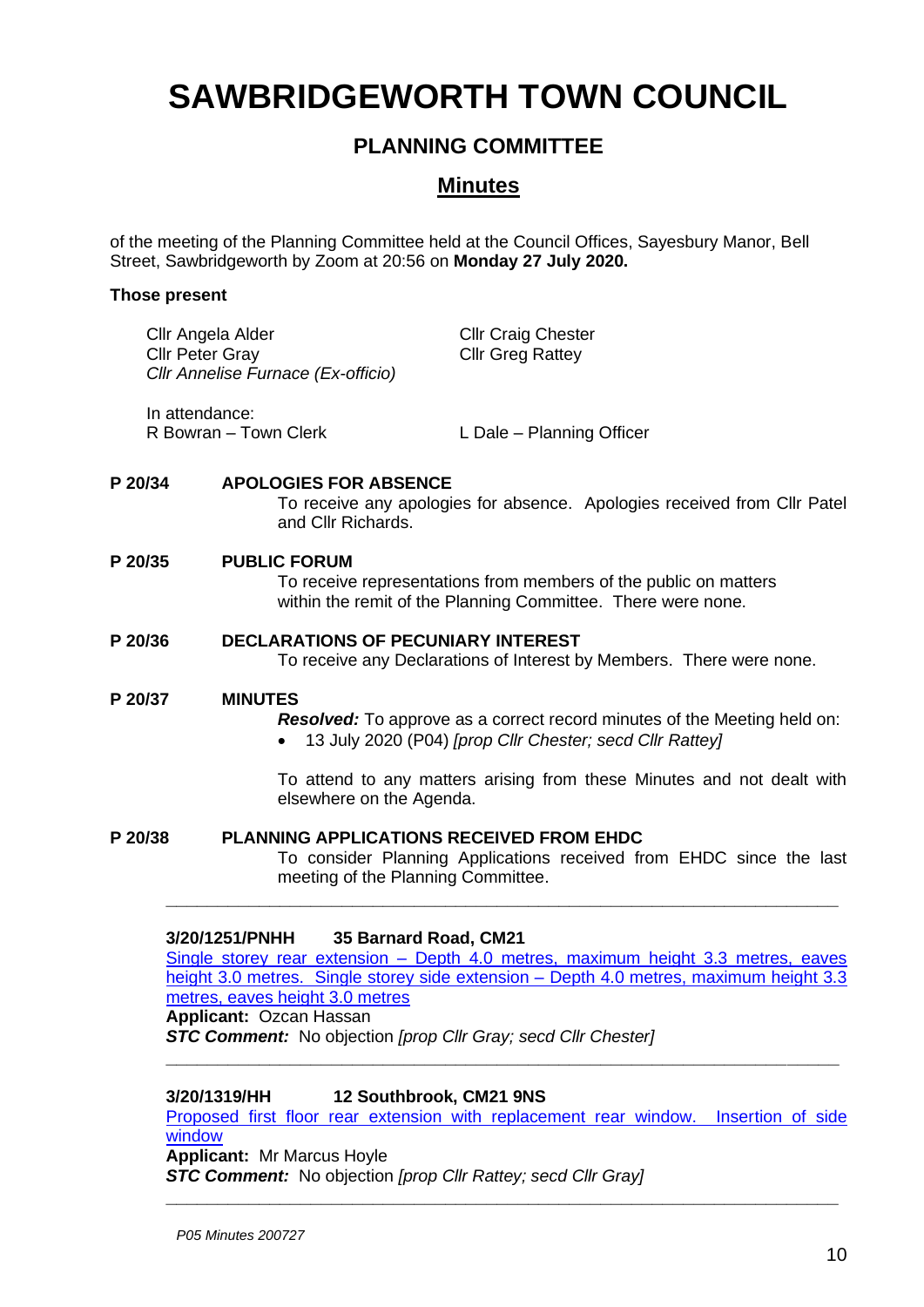### **3/20/1329/HH &**

**3/20/1330/LBC 21 Vantorts Road, CM21 9AH**

[Demolition of detached garage and hard standing. Erection of single storey extension](https://publicaccess.eastherts.gov.uk/online-applications/applicationDetails.do?activeTab=documents&keyVal=QDI0VZGLHLU00)  with glazed link. New parallel parking bay; pedestrian access to rear with associated [works to existing boundaries and garden area](https://publicaccess.eastherts.gov.uk/online-applications/applicationDetails.do?activeTab=documents&keyVal=QDI0VZGLHLU00) **Applicant:** Mr & Mrs Rhodes

**\_\_\_\_\_\_\_\_\_\_\_\_\_\_\_\_\_\_\_\_\_\_\_\_\_\_\_\_\_\_\_\_\_\_\_\_\_\_\_\_\_\_\_\_\_\_\_\_\_\_\_\_\_\_\_\_\_\_\_\_\_\_\_\_\_**

**\_\_\_\_\_\_\_\_\_\_\_\_\_\_\_\_\_\_\_\_\_\_\_\_\_\_\_\_\_\_\_\_\_\_\_\_\_\_\_\_\_\_\_\_\_\_\_\_\_\_\_\_\_\_\_\_\_\_\_\_\_\_\_\_\_**

*STC Comment:* No objection *[prop Cllr Gray; secd Cllr Furnace]*

#### **P 20/39 LATE PLANNING APPLICATIONS**

To deal with Planning Applications received from EHDC following the Publication of this Agenda and received before 10 July 2020.

#### **3/20/1368/PNHH 47 Wychford Drive, CM21**

Single storey rear extension – Depth 5.0 metres, maximum height 3.9 metres, eaves height 2.6 metres.

**\_\_\_\_\_\_\_\_\_\_\_\_\_\_\_\_\_\_\_\_\_\_\_\_\_\_\_\_\_\_\_\_\_\_\_\_\_\_\_\_\_\_\_\_\_\_\_\_\_\_\_\_\_\_\_\_\_\_\_\_\_\_\_\_\_**

**\_\_\_\_\_\_\_\_\_\_\_\_\_\_\_\_\_\_\_\_\_\_\_\_\_\_\_\_\_\_\_\_\_\_\_\_\_\_\_\_\_\_\_\_\_\_\_\_\_\_\_\_\_\_\_\_\_\_\_\_\_\_\_\_\_**

**Applicant:** Ms C Ikeh

*STC Comment:* No objection *[prop Cllr Chester; secd Cllr Gray]*

#### **3/20/1384/HH 18 Falconers Park, CM21 0AU**

Retention of Existing Detached Outbuilding **Applicant:**  *STC Comment:* Objection. *[prop Cllr Rattey; secd Cllr Gray]* **\_\_\_\_\_\_\_\_\_\_\_\_\_\_\_\_\_\_\_\_\_\_\_\_\_\_\_\_\_\_\_\_\_\_\_\_\_\_\_\_\_\_\_\_\_\_\_\_\_\_\_\_\_\_\_\_\_\_\_\_\_\_\_\_\_**

## **P 20/40 PLANNING DECISIONS MADE BY EHDC**

To receive Planning Decisions from EHDC.

#### **3/20/0414/FUL The Leventhorpe School, Cambridge Road, CM21 9BX**

Demolition of existing science building and the erection of a new 2-storey teaching block (Use Class D1) with associated landscaping and the installation of an additional block of interim temporary classrooms during construction (Approximately 1068 m2 GEA) alongside the retention of temporary units approved under planning consent 3/18/2098/FUL

**\_\_\_\_\_\_\_\_\_\_\_\_\_\_\_\_\_\_\_\_\_\_\_\_\_\_\_\_\_\_\_\_\_\_\_\_\_\_\_\_\_\_\_\_\_\_\_\_\_\_\_\_\_\_\_\_\_\_\_\_\_\_\_\_\_**

**Applicant:** Bowmer & Kirkland *STC Comment:* No objection *EHDC Decision:* Granted **\_\_\_\_\_\_\_\_\_\_\_\_\_\_\_\_\_\_\_\_\_\_\_\_\_\_\_\_\_\_\_\_\_\_\_\_\_\_\_\_\_\_\_\_\_\_\_\_\_\_\_\_\_\_\_\_\_\_\_\_\_\_\_\_\_**

**3/20/0949/HH Apple Tree House, The Drive, CM21 9EP** Extension to outbuilding **Applicant:** Mr J Franklin *STC Comment:* No objection *EHDC Decision:* Granted

*P05 Minutes 200727*